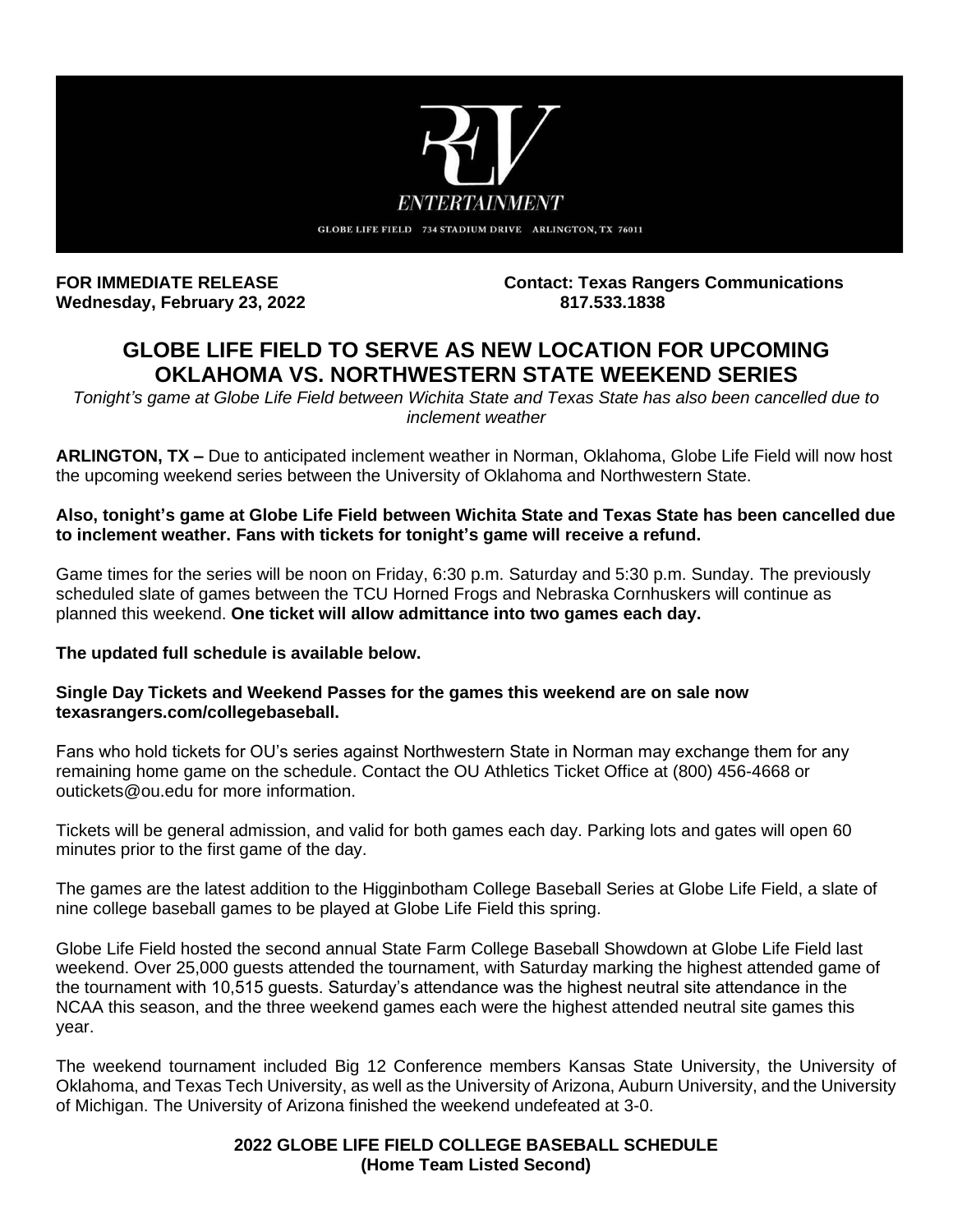**Friday, February 25**  12:00 p.m.— Northwestern State vs. University of Oklahoma 6:00 p.m.— Nebraska vs. TCU **Saturday, February 26** 2:00 p.m.— Nebraska vs. TCU 6:30 p.m. – Northwestern State vs. University of Oklahoma **Sunday, February 27** 1:00 p.m.— Nebraska vs. TCU 5:30 p.m.— Northwestern State vs. University of Oklahoma **Tuesday, March 22**  6:30 p.m. —University of Texas – Arlington vs. Dallas Baptist University

For more information, please contact the REV Entertainment Communications Department at 817-533-1838. Thank you for your attention.

**CREDENTIAL APPLICATION PROCESS:** Media wishing to apply for credentials for all college baseball games at Globe Life Field, including the Northwestern State vs. Oklahoma series, can do so through at [http://Credentials.MLB.com](https://protect-us.mimecast.com/s/SwaaCmZ27Vi5oAAGSGjw1s?domain=credentials.mlb.com) with the respective game event listing. To apply for credentials, every organization **must have a profile on the website and an assigned affiliate manager**. Every media outlet that has previously applied online for Texas Rangers season or individual game credentials, for college and high school football and baseball games at Globe Life Field, or has covered a Major League Baseball "jewel" event (LCS, World Series, All-Star Game, World Baseball Classic) has already been assigned a profile on the website. All media outlets that have NEVER previously applied online for MLB media credentials, or are unable to access their profile on the website, must contact Tyler Strachan of the Texas Rangers Communications Department at 817.533.1663 or via email at tstrachan@texasrangers.com to obtain their login information.

Email addresses will be required for each affiliate member for whom you request credentials. Once you have selected all the members for whom you wish to apply, click "apply selected." Then select the "confirm" tab at the top of the page and click the box to agree to the terms and conditions. **Please indicate for each applicant if field access is required.** Please review the entire application thoroughly, then click submit when finished. Only one application per media outlet, per event, containing names of all individuals applying, will be accepted. Photos will not be required for the college games in 2022. You will be notified if your request has been approved or denied.

#### **About REV Entertainment**

REV Entertainment is a subsidiary of Rangers Baseball Express, LLC, and was founded in August 2021 as a result of the success of Rangers Events, which had served as the exclusive booking agent for all non-MLB game day events beginning in 2012, first at Globe Life Park in Arlington (now Choctaw Stadium) and since 2020 at Globe Life Field.

#### **About Globe Life Field**

Globe Life Field has not only been the home of the Texas Rangers but has also hosted numerous sports and entertainment events since its opening in March 2020. These include the Major League Baseball NLDS, NLCS, and World Series and Wrangler© National Finals Rodeo in 2020 and the State Farm College Baseball Showdown, over 30 total college and high school baseball games, approximately 50 college and high school graduations, the Hella Mega Tour featuring Green Day, Fallout Boy, and Weezer, and Chris Stapleton in Concert in 2021. This fall, the building hosted ten football games, the Lockheed Martin Commanders' Classic presented by USAA between the U.S. Air Force Academy and the U.S. Military Academy and nine high school regular season and playoff contests.

#### **About Higginbotham**

Employee owned and customer inspired, Higginbotham is a single source solution for insurance, financial and HR services. The firm was established in 1948 and ranks by revenue as the nation's 20th largest independent insurance firm. Serving thousands of businesses and individuals through locations across 13 states, Higginbotham's approach to finding insurance, employee benefit and risk management solutions is more